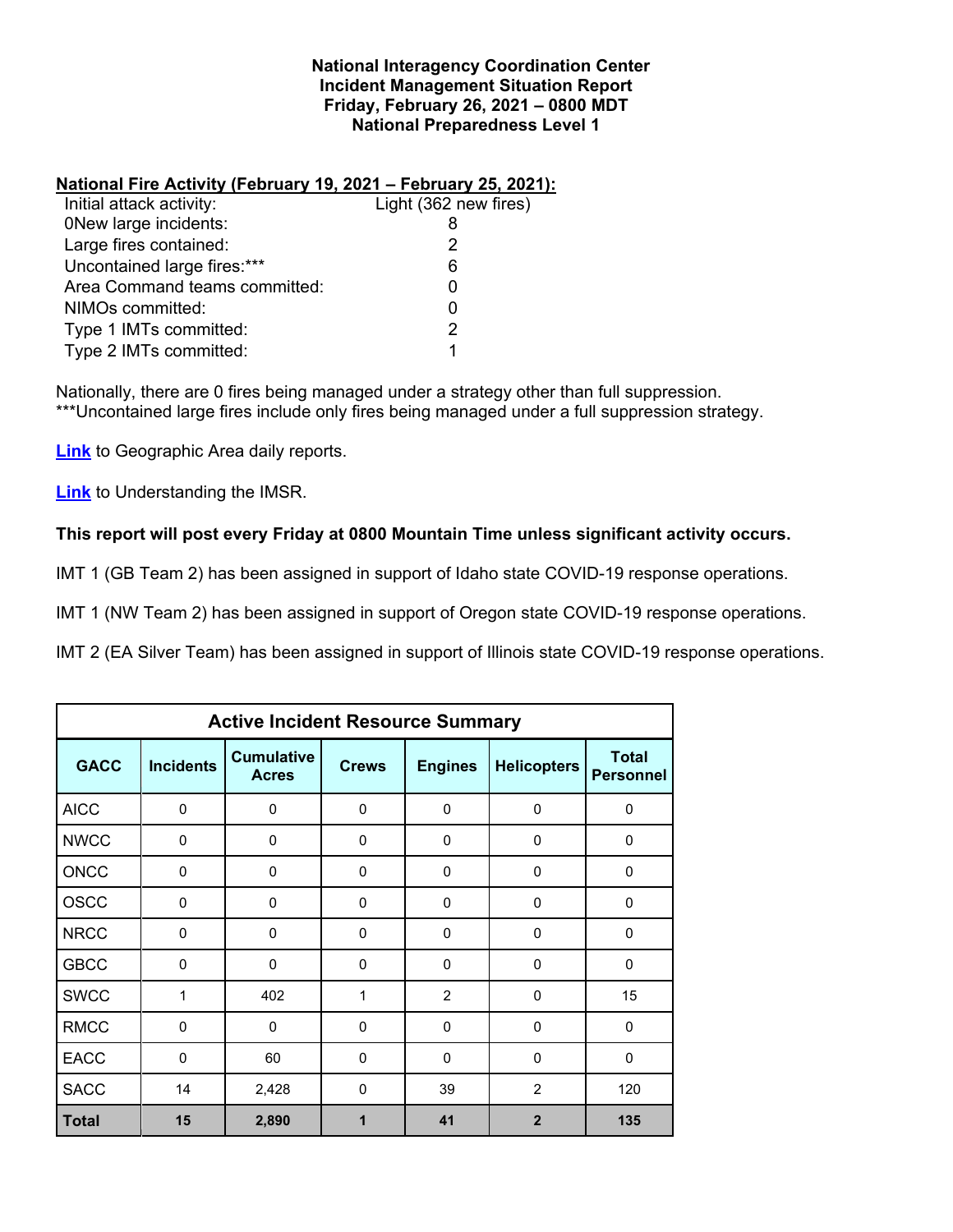| Southern Area (PL 1)     |     |
|--------------------------|-----|
| New fires:               | 261 |
| New large incidents:     |     |
| Uncontained large fires: | 5   |

**\* Pigeon Roost**, Oklahoma DOF. Four miles southwest of Boswell, TX. Tall grass. Extreme fire behavior with running. Structures threatened.

**\* Burris Valley Road**, Oklahoma DOF. Three miles northeast of Daisy, OK. Hardwood litter. Moderate fire behavior with creeping.

**\* Blacksmith**, Oklahoma DOF. Two miles northeast of Peggs, OK. Timber. Moderate fire behavior with creeping.

**\* Bluff**, Oklahoma DOF. One mile south of Bluff, OK. Hardwood litter and short grass. Minimal fire behavior. Structures threatened.

**\* Cracklin**, Sabine NWR, FWS. Six miles south of Hackberry, LA. Tall grass. Moderate fire behavior with backing smoldering and flanking.

| <b>Incident Name</b> | Unit   | <b>Size</b> |       | Ctn/<br>$\frac{0}{6}$ |      |            |                |      |          |                |      |      | Est        | Personnel  |  |  | <b>Resources</b> |  | <b>Strc</b> | \$\$ | Origin |
|----------------------|--------|-------------|-------|-----------------------|------|------------|----------------|------|----------|----------------|------|------|------------|------------|--|--|------------------|--|-------------|------|--------|
|                      |        | Acres       | Chge  |                       | Comp |            | Total          | Chge | Crw      | Eng            | Heli | Lost | <b>CTD</b> | Own        |  |  |                  |  |             |      |        |
| * Pigeon Roost       | OK-OKS | 745         | ---   | 75                    | Ctn  | 2/27       | 49             | ---  |          | 22             | 0    |      | 13K        | <b>ST</b>  |  |  |                  |  |             |      |        |
| * Burris Valley      | OK-OKS | 195         | $---$ | 75                    | Ctn  | 2/27       | 5              | ---  | 0        | 2              | 0    |      | 3K         | <b>ST</b>  |  |  |                  |  |             |      |        |
| * Blacksmith         | OK-OKS | 203         | $---$ | 90                    | Ctn  | 2/28       | $\overline{4}$ | ---  | 0        | $\overline{2}$ | 0    | 0    | 6K         | <b>ST</b>  |  |  |                  |  |             |      |        |
| * Bluff              | OK-OKS | 120         | ---   | 95                    | Ctn  | 2/26       | 4              | ---  | 0        |                | 0    |      | 3K         | <b>ST</b>  |  |  |                  |  |             |      |        |
| * Cracklin           | LA-SBR | 300         | ---   | 50                    | Ctn  | <b>UNK</b> | 0              | ---  |          | 0              | 0    |      | 15K        | <b>FWS</b> |  |  |                  |  |             |      |        |
| * Field              | OK-OMA | 355         | ---   | 100                   | Ctn  | $---$      | 9              | ---  | $\Omega$ | $\overline{2}$ | 0    |      | <b>NR</b>  | <b>BIA</b> |  |  |                  |  |             |      |        |
| * Dead Pasture       | OK-OKS | 385         | $---$ | 100                   | Ctn  | $---$      | 4              | ---  | 0        | 2              | 0    |      | 2K         | <b>ST</b>  |  |  |                  |  |             |      |        |

OMA – Okmulgee Field Office, BIA

### **Southwest Area (PL 1)**

| New fires:               |  |
|--------------------------|--|
| New large incidents:     |  |
| Uncontained large fires: |  |

**\* Dub**, San Carlos Agency, BIA. One mile east of San Carlos, AZ. Brush and short grass. Moderate fire behavior with running and torching.

| <b>Incident Name</b> | Unit   | Size  |         |    | Ctn/ | Est<br>%<br>Comp |    |         |      |     | <b>Resources</b><br>Personnel |      |      |            |     | \$\$<br><b>Strc</b> | Origin |
|----------------------|--------|-------|---------|----|------|------------------|----|---------|------|-----|-------------------------------|------|------|------------|-----|---------------------|--------|
|                      |        | Acres | Chge    |    |      |                  |    | Total   | Chge | Crw | -<br>Eng                      | Heli | Lost | CTD        | Own |                     |        |
| * Dub                | AZ-SCA | 402   | $- - -$ | 80 | Ctn  | 2/26             | 15 | $- - -$ |      |     |                               |      | 50K  | <b>BIA</b> |     |                     |        |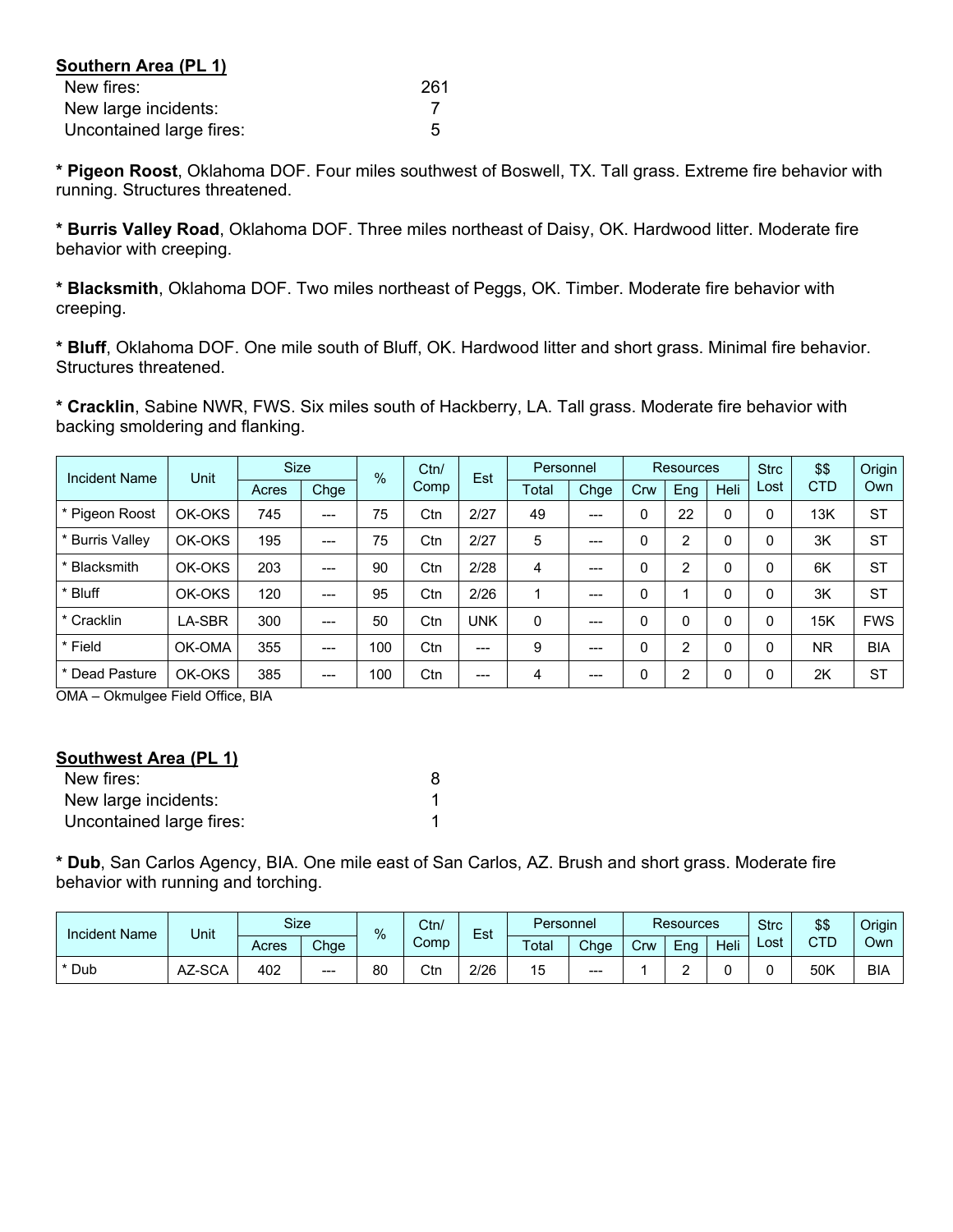| Area                     |              | <b>BIA</b>   | <b>BLM</b>     | <b>FWS</b>              | <b>NPS</b>              | ST/OT          | <b>USFS</b>  | <b>TOTAL</b>            |
|--------------------------|--------------|--------------|----------------|-------------------------|-------------------------|----------------|--------------|-------------------------|
|                          | <b>FIRES</b> | $\pmb{0}$    | $\mathbf 0$    | $\mathbf 0$             | $\mathbf 0$             | $\mathbf 0$    | $\pmb{0}$    | 0                       |
| Alaska Area              | <b>ACRES</b> | $\pmb{0}$    | $\mathbf 0$    | $\mathbf 0$             | $\mathbf 0$             | $\mathbf 0$    | $\mathbf 0$  | $\mathbf 0$             |
| Northwest Area           | <b>FIRES</b> | $\mathbf 0$  | $\mathbf{1}$   | $\mathbf 0$             | $\mathbf 0$             | $\mathbf 0$    | $\mathbf 0$  | $\mathbf{1}$            |
|                          | <b>ACRES</b> | $\pmb{0}$    | $\overline{0}$ | $\mathbf 0$             | $\mathbf 0$             | $\overline{0}$ | $\mathbf 0$  | $\mathbf{0}$            |
| Northern California Area | <b>FIRES</b> | $\mathbf 0$  | $\mathbf 0$    | $\mathbf 0$             | $\mathbf 0$             | 16             | $\mathbf{1}$ | 17                      |
|                          | <b>ACRES</b> | $\pmb{0}$    | $\mathbf 0$    | $\pmb{0}$               | $\bf 0$                 | $\overline{7}$ | 22           | 29                      |
| Southern California Area | <b>FIRES</b> | $\mathbf{1}$ | $\overline{2}$ | $\mathbf 0$             | $\mathbf 0$             | 52             | 5            | 60                      |
|                          | <b>ACRES</b> | 110          | 110            | $\mathbf 0$             | $\bf 0$                 | 49             | $\mathbf{1}$ | 270                     |
| Northern Rockies Area    | <b>FIRES</b> | $\pmb{0}$    | $\mathbf 0$    | $\mathbf 0$             | $\mathbf 0$             | $\mathbf 0$    | $\mathbf 0$  | $\mathbf 0$             |
|                          | <b>ACRES</b> | $\pmb{0}$    | $\mathbf 0$    | $\mathbf 0$             | $\mathbf 0$             | $\mathbf{0}$   | $\mathbf{0}$ | $\mathbf 0$             |
| Great Basin Area         | <b>FIRES</b> | $\pmb{0}$    | $\mathbf 0$    | $\mathbf 0$             | $\mathbf{1}$            | $\overline{4}$ | $\mathbf 0$  | 5                       |
|                          | <b>ACRES</b> | $\pmb{0}$    | $\mathbf 0$    | $\mathbf{0}$            | 5                       | $\mathbf 0$    | $\mathbf 0$  | $5\phantom{.}$          |
|                          | <b>FIRES</b> | 3            | $\overline{2}$ | $\mathbf 0$             | $\mathbf 0$             | $\mathbf{3}$   | $\mathbf 0$  | 8                       |
| Southwest Area           | <b>ACRES</b> | $\pmb{0}$    | $\mathbf 0$    | $\mathbf 0$             | $\boldsymbol{0}$        | 1              | $\pmb{0}$    | $\mathbf{1}$            |
|                          | <b>FIRES</b> | $\mathbf 0$  | 1              | $\mathbf 0$             | $\mathbf 0$             | $\overline{2}$ | $\mathbf 0$  | $\mathbf{3}$            |
| Rocky Mountain Area      | <b>ACRES</b> | $\pmb{0}$    | $\overline{2}$ | $\boldsymbol{0}$        | $\bf 0$                 | 1              | $\mathbf 0$  | $\overline{\mathbf{3}}$ |
| Eastern Area             | <b>FIRES</b> | $\pmb{0}$    | $\pmb{0}$      | $\mathbf 0$             | $\mathbf 0$             | $\overline{4}$ | 3            | $\overline{7}$          |
|                          | <b>ACRES</b> | $\pmb{0}$    | $\mathbf 0$    | $\boldsymbol{0}$        | $\mathbf 0$             | $\overline{1}$ | 184          | 185                     |
| Southern Area            | <b>FIRES</b> | 11           | $\mathbf 0$    | $\overline{2}$          | $\mathbf 0$             | 236            | 12           | 261                     |
|                          | <b>ACRES</b> | 47           | $\mathbf 0$    | 75                      | $\boldsymbol{0}$        | 1,484          | 689          | 2,294                   |
| <b>TOTAL FIRES:</b>      |              | 15           | $\bf 6$        | $\overline{\mathbf{2}}$ | $\mathbf{1}$            | 317            | 21           | 362                     |
| <b>TOTAL ACRES:</b>      |              | 157          | 112            | 75                      | $\overline{\mathbf{5}}$ | 1,542          | 896          | 2,787                   |

# **Fires and Acres (by Protection) from February 19, 2021 to February 25, 2021:**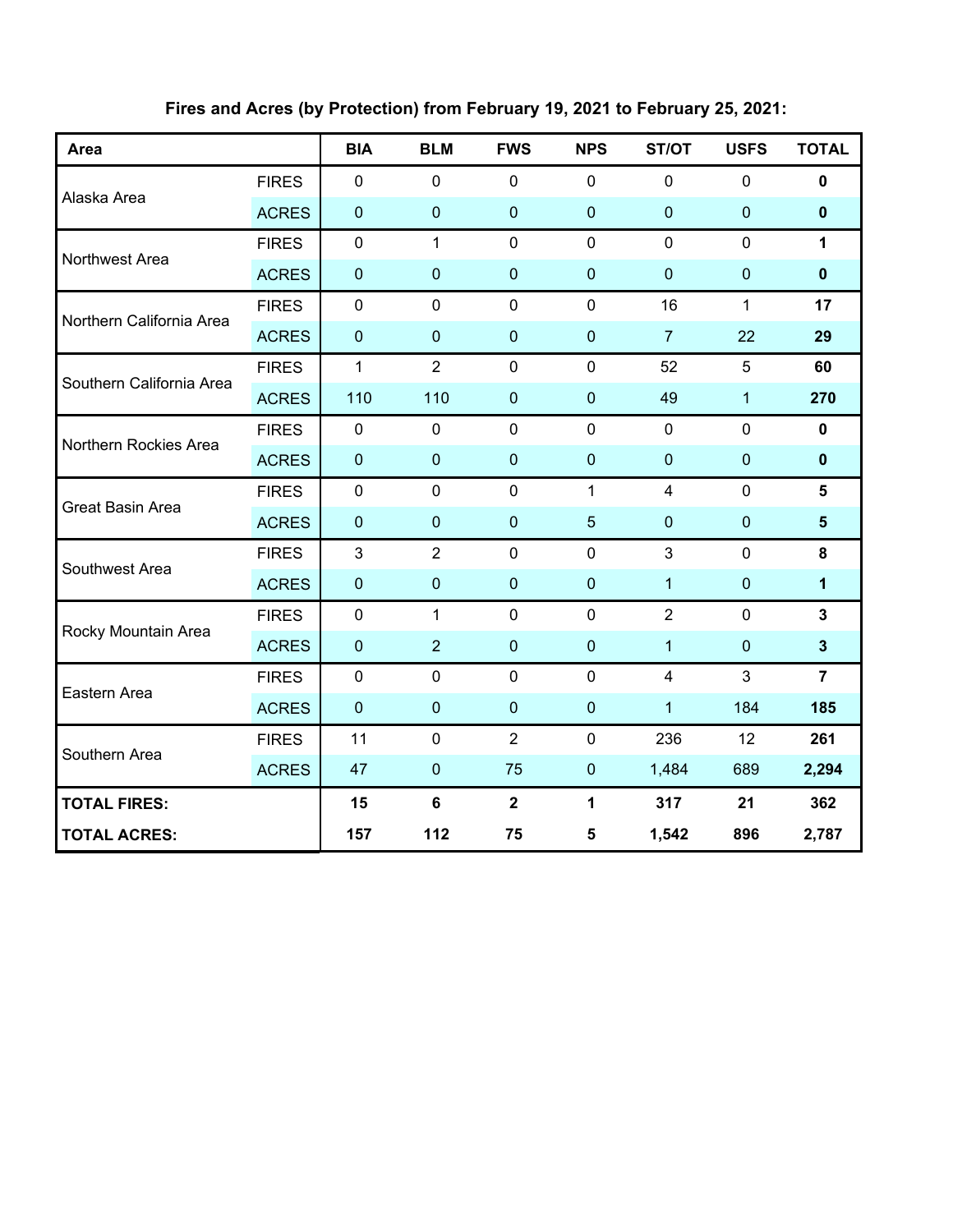**Fires and Acres Year-to-Date (by Protection):**

| Area                     |              | <b>BIA</b>     | <b>BLM</b>     | <b>FWS</b>       | <b>NPS</b>              | ST/OT        | <b>USFS</b>    | <b>TOTAL</b> |
|--------------------------|--------------|----------------|----------------|------------------|-------------------------|--------------|----------------|--------------|
|                          | <b>FIRES</b> | $\mathbf 0$    | $\mathbf 0$    | $\pmb{0}$        | $\mathbf 0$             | $\mathbf 0$  | $\mathbf 0$    | $\mathbf 0$  |
| Alaska Area              | <b>ACRES</b> | $\mathbf 0$    | $\pmb{0}$      | $\mathbf{0}$     | $\pmb{0}$               | $\mathbf 0$  | $\pmb{0}$      | $\pmb{0}$    |
| Northwest Area           | <b>FIRES</b> | $\mathbf 0$    | $\overline{2}$ | $\mathbf 0$      | $\mathbf 0$             | $\mathbf 0$  | $\mathbf 0$    | $\mathbf{2}$ |
|                          | <b>ACRES</b> | $\pmb{0}$      | $\pmb{0}$      | $\pmb{0}$        | $\mathbf 0$             | $\mathbf{0}$ | $\pmb{0}$      | $\pmb{0}$    |
| Northern California Area | <b>FIRES</b> | $\mathbf 0$    | $\mathbf 0$    | $\mathbf 0$      | $\pmb{0}$               | 136          | 14             | 150          |
|                          | <b>ACRES</b> | $\pmb{0}$      | $\mathbf 0$    | $\pmb{0}$        | $\mathbf 0$             | 243          | 77             | 320          |
| Southern California Area | <b>FIRES</b> | $\overline{2}$ | 8              | $\mathbf 0$      | $\mathbf 0$             | 319          | 45             | 374          |
|                          | <b>ACRES</b> | $\mathbf{3}$   | 116            | $\pmb{0}$        | $\pmb{0}$               | 999          | 1,104          | 2,223        |
| Northern Rockies Area    | <b>FIRES</b> | 14             | 1              | $\mathbf 0$      | $\mathbf 0$             | 11           | $\overline{4}$ | 30           |
|                          | <b>ACRES</b> | 1,010          | 5              | $\pmb{0}$        | $\pmb{0}$               | 5,262        | 21             | 6,298        |
| <b>Great Basin Area</b>  | <b>FIRES</b> | 5              | 20             | 1                | 1                       | 18           | 4              | 49           |
|                          | <b>ACRES</b> | 34             | $\bf 8$        | $\mathbf{0}$     | $\overline{\mathbf{4}}$ | 192          | $\pmb{0}$      | 239          |
| Southwest Area           | <b>FIRES</b> | 55             | 12             | $\mathbf 0$      | 1                       | 23           | 27             | 118          |
|                          | <b>ACRES</b> | 681            | $\bf 8$        | $\pmb{0}$        | $\pmb{0}$               | 379          | 1,554          | 2,622        |
| Rocky Mountain Area      | <b>FIRES</b> | $\mathfrak{S}$ | $\overline{2}$ | $\mathbf 0$      | $\overline{2}$          | 19           | $\overline{4}$ | 30           |
|                          | <b>ACRES</b> | $\overline{2}$ | $\overline{2}$ | $\pmb{0}$        | 226                     | 2,935        | 45             | 3,211        |
| Eastern Area             | <b>FIRES</b> | $\mathbf 0$    | $\mathbf 0$    | $\mathbf 0$      | $\mathbf 0$             | 19           | $\overline{7}$ | 26           |
|                          | <b>ACRES</b> | $\mathbf 0$    | $\pmb{0}$      | $\pmb{0}$        | $\mathbf 0$             | 989          | 69             | 1,058        |
| Southern Area            | <b>FIRES</b> | 108            | $\mathbf 0$    | $\boldsymbol{9}$ | $\overline{7}$          | 2,023        | 60             | 2,207        |
|                          | <b>ACRES</b> | 2,779          | $\pmb{0}$      | 6,510            | $\overline{2}$          | 32,921       | 1,878          | 44,092       |
| <b>TOTAL FIRES:</b>      |              | 187            | 45             | 10               | 11                      | 2,568        | 165            | 2,986        |
| <b>TOTAL ACRES:</b>      |              | 4,510          | 139            | 6,510            | 232                     | 43,921       | 4,749          | 60,064       |

| Ten Year Average Fires (2011 – 2020 as of today) | 4.560  |
|--------------------------------------------------|--------|
| Ten Year Average Acres (2011 – 2020 as of today) | 94,192 |

**\*\*\*Changes in some agency YTD acres reflect more accurate mapping or reporting adjustments.** \*\*\*Additional wildfire information is available through the Geographic Areas at **<https://gacc.nifc.gov/>**

**Predictive Services Discussion:** An upper-level trough will move south and weaken over the Intermountain West this weekend with an upper low tracking southeast across the Great Lakes and Northeast bringing snow to these regions early next week. An upper-level ridge will move east from the northeast Pacific over the West and to the north of the weakening upper low late this weekend into next week. The Bermuda High will extend over much of Florida and portions of the Gulf Coast and Deep South with heavy rain likely along the northern periphery of the Bermuda High extending across northern portions of the Southern Area and southern portions of the Eastern Area today into next week.

Strong offshore winds are expected across California today through the weekend and possibly continuing into Monday morning. Dry and windy conditions are also expected in portions of the southern Great Basin and Southwest ahead and behind a cold front driving southward across the Intermountain West. Elevated to locally critical fire weather conditions are also likely at times today into next week across snow-free portions of the Plains, especially the High Plains. An increase of significant fire potential will likely accompany these dry and windy conditions across southern California, the southern Great Basin, the Southwest, and portions of the Plains. <http://www.predictiveservices.nifc.gov/outlooks/outlooks.htm>